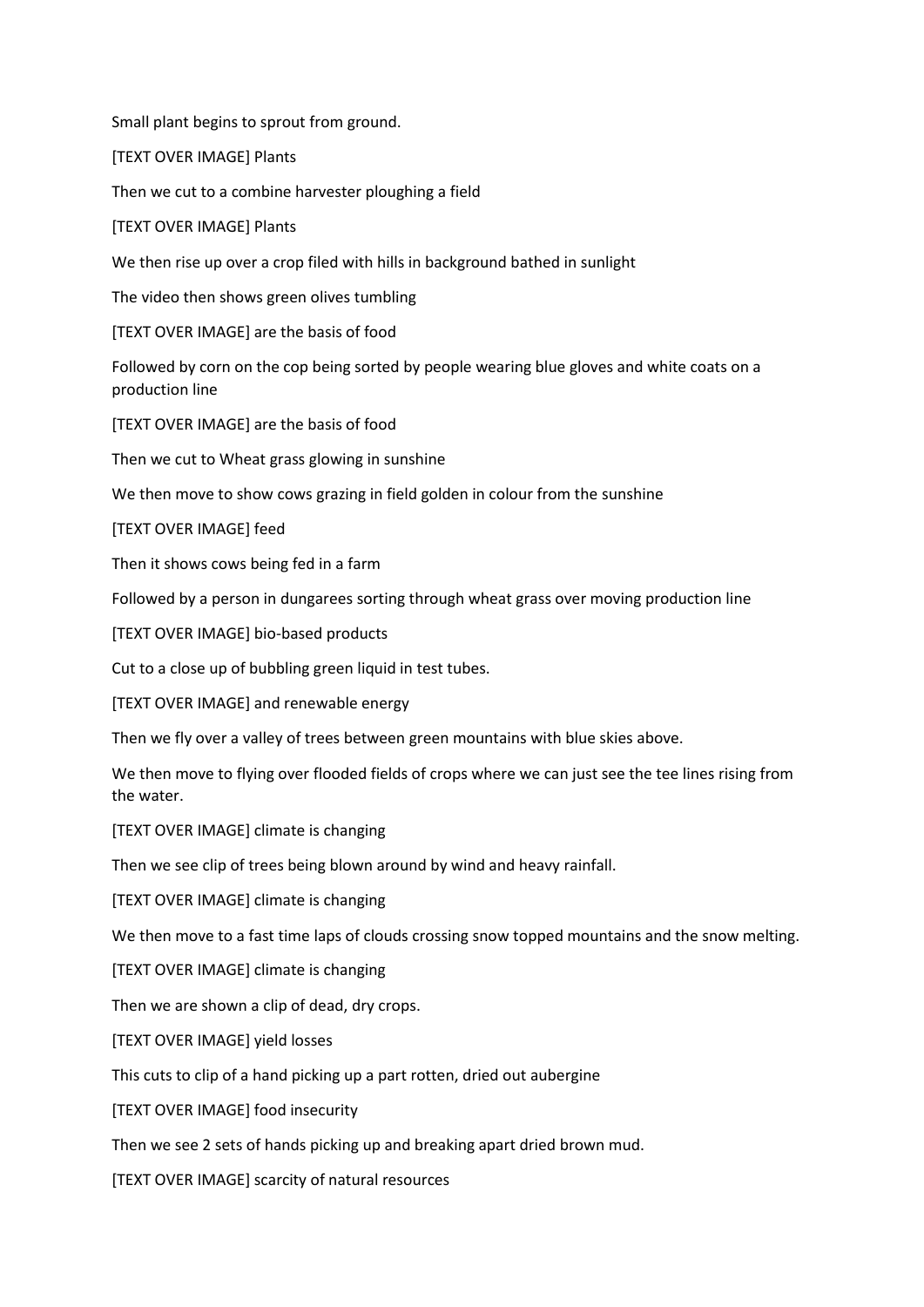Following this, we are shown a small plant with green leaves growing through cracked, dry soil on plain of dried ground.

[TEXT OVER IMAGE] scarcity of natural resources

Then we are shown a short clip of 1 male and 1 female scientists in a muddy field using a tablet computer wearing white coats and goggles.

[TEXT OVER IMAGE] scientists try to face the global challenges

Followed by a man with a younger woman and man standing surrounded by tomato trees looking at a tablet computer screen wearing checked shirts and jeans.

This moves on to seeds spouting on a white surface

[TEXT OVER IMAGE] plant phenotyping offers innovative tools

The video then moves into the laboratory and we see dry and green wheat grass growing under heat lights in an industrial greenhouse.

[TEXT OVER IMAGE] to help understand the interaction

Then we cut to a clip of a combine harvester in a wheat field with a man in dungarees checked shirt and hat standing in foreground with DNA ladder projected over image.

[TEXT OVER IMAGE] between genotypes and environment

The video then becomes more computer generated and we see a holograph of a plant with projection measurement lines around it.

[TEXT OVER IMAGE] to better select new varieties for breeding

Then we see someone looking at a simulated plant on a computer screen in a lab and using the mouse to see the plant in different simulated positions on the screen.

[TEXT OVER IMAGE] to better select new varieties for breeding

We then see the plants in a laboratory on a conveyer belt.

Cutting to fish eye aerial view of plants in the greenhouse being selected and moved by robotic machines and taken into the laboratory X ray machine area.

[TEXT OVER IMAGE] using different types of infrastructure and technology

We are then quickly shown a person in a checked shirt flying a drone over a dry wheat field. [TEXT] OVER IMAGE] developing field analysis

Then we zoom into a computer generated image of X rayed wheat.

[TEXT OVER IMAGE] combining and analysing different data for plant modelling

We then go back to being shown the conveyer belts of plants in greenhouse and moving along through the laboratory then one pant stopping and being raised and spun around before continuing moving multiple plants.

[TEXT OVER IMAGE] monitoring plant growth

This changes to a wider picture of many plants in rows of white pots in the greenhouse laboratory